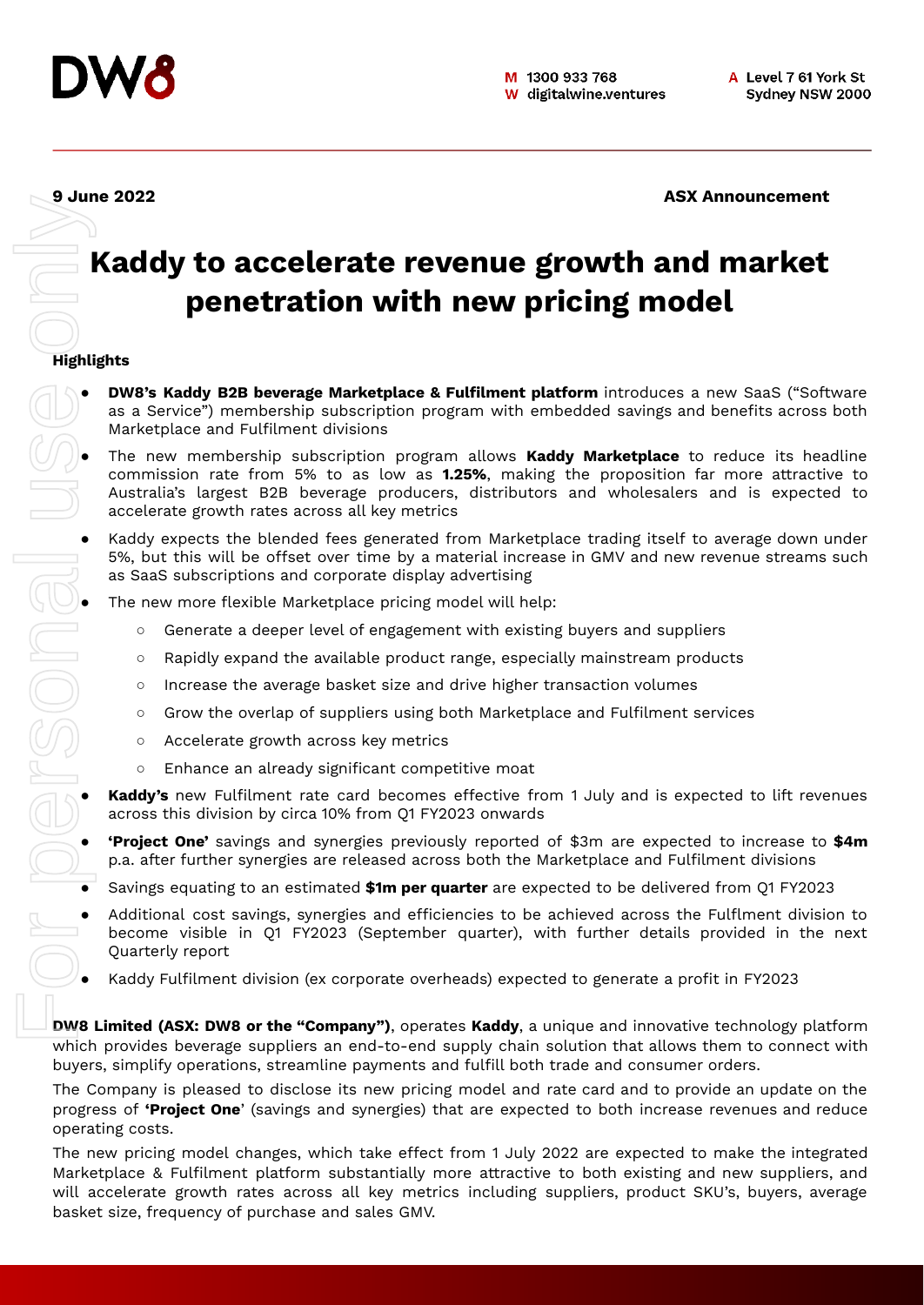

#### **Kaddy Membership Subscription Program**

The first major change to the pricing model is the introduction of a tiered Kaddy membership subscription program that ranges in cost between \$50 and \$250 per month, via a SaaS subscription payment. There is also a 'Freemium' membership option that allows any supplier to start selling on the Marketplace within minutes without any long-term commitment.

Order processing fees on sales generated via the Marketplace will vary depending on which membership level a supplier opts into, with the 'Freemium' level member remaining at the existing rate of 5% and as low as 1.25% for 'Enterprise' members.

Over time, the range of benefits offered at each Kaddy Membership Program level will be extended, and include benefits for suppliers using its Fulfilment services.

#### **Order Processing & Payment Accelerator Fees**

The second major change to the pricing model is the splitting of the existing Marketplace commission into two parts: an Order Processing Fee and Payment Accelerator Fee.

Under the current Marketplace pricing model, accelerated payment is included within the commission charged and all suppliers are paid within 5 days of delivery. This debtor factoring service is provided by a third party and the cost to provide this was included within the existing commission structure.

While accelerated payments appeal to smaller suppliers, the feedback Kaddy has received from larger and more active suppliers is that they would prefer more flexibility and be able to choose whether they are paid within 5, 14 or 33 days. The Company has recognised that the current 'one size fits all approach' was causing a substantial amount of friction, in turn restricting Marketplace top line sales growth.

Taking onboard this feedback, the Company has made the Payment Accelerator Fee optional and for those using the service, has introduced different rates depending on how quickly they wish to be paid. This allows the Company to reduce the Order Processing Fees with no reduction in its profit margin and provide a more flexible pricing model structure that will accelerate key metric growth.

|                                                                                                                                                                                                                                                                                                                                       | <u>Raugy Membership Subscription Program</u>                                                                                                                                                                                                                                                |                 |                |                                                              |                   |
|---------------------------------------------------------------------------------------------------------------------------------------------------------------------------------------------------------------------------------------------------------------------------------------------------------------------------------------|---------------------------------------------------------------------------------------------------------------------------------------------------------------------------------------------------------------------------------------------------------------------------------------------|-----------------|----------------|--------------------------------------------------------------|-------------------|
| The first major change to the pricing model is the introduction of a tiered Kaddy membership<br>program that ranges in cost between \$50 and \$250 per month, via a SaaS subscription payn<br>also a 'Freemium' membership option that allows any supplier to start selling on the Marke<br>minutes without any long-term commitment. |                                                                                                                                                                                                                                                                                             |                 |                |                                                              |                   |
|                                                                                                                                                                                                                                                                                                                                       | Order processing fees on sales generated via the Marketplace will vary depending on which<br>tevel a supplier opts into, with the 'Freemium' level member remaining at the existing rate <sub>'</sub><br>low as 1.25% for 'Enterprise' members.                                             |                 |                |                                                              |                   |
|                                                                                                                                                                                                                                                                                                                                       | Over time, the range of benefits offered at each Kaddy Membership Program level will be e<br>include benefits for suppliers using its Fulfilment services.                                                                                                                                  |                 |                |                                                              |                   |
|                                                                                                                                                                                                                                                                                                                                       | <b>Order Processing &amp; Payment Accelerator Fees</b>                                                                                                                                                                                                                                      |                 |                |                                                              |                   |
|                                                                                                                                                                                                                                                                                                                                       | The second major change to the pricing model is the splitting of the existing Marketplace con                                                                                                                                                                                               |                 |                |                                                              |                   |
|                                                                                                                                                                                                                                                                                                                                       | two parts: an Order Processing Fee and Payment Accelerator Fee.                                                                                                                                                                                                                             |                 |                |                                                              |                   |
|                                                                                                                                                                                                                                                                                                                                       | Under the current Marketplace pricing model, accelerated payment is included within the<br>charged and all suppliers are paid within 5 days of delivery. This debtor factoring service is<br>third party and the cost to provide this was included within the existing commission structure |                 |                |                                                              |                   |
|                                                                                                                                                                                                                                                                                                                                       | While accelerated payments appeal to smaller suppliers, the feedback Kaddy has received fro                                                                                                                                                                                                 |                 |                |                                                              |                   |
|                                                                                                                                                                                                                                                                                                                                       | more active suppliers is that they would prefer more flexibility and be able to choose whe                                                                                                                                                                                                  |                 |                |                                                              |                   |
|                                                                                                                                                                                                                                                                                                                                       | paid within 5, 14 or 33 days. The Company has recognised that the current 'one size fits all a<br>causing a substantial amount of friction, in turn restricting Marketplace top line sales growth.                                                                                          |                 |                |                                                              |                   |
|                                                                                                                                                                                                                                                                                                                                       | Taking onboard this feedback, the Company has made the Payment Accelerator Fee optional a                                                                                                                                                                                                   |                 |                |                                                              |                   |
|                                                                                                                                                                                                                                                                                                                                       | using the service, has introduced different rates depending on how quickly they wish to                                                                                                                                                                                                     |                 |                |                                                              |                   |
|                                                                                                                                                                                                                                                                                                                                       | allows the Company to reduce the Order Processing Fees with no reduction in its profit                                                                                                                                                                                                      |                 |                |                                                              |                   |
|                                                                                                                                                                                                                                                                                                                                       | provide a more flexible pricing model structure that will accelerate key metric growth.                                                                                                                                                                                                     |                 |                |                                                              |                   |
|                                                                                                                                                                                                                                                                                                                                       |                                                                                                                                                                                                                                                                                             |                 |                |                                                              |                   |
|                                                                                                                                                                                                                                                                                                                                       |                                                                                                                                                                                                                                                                                             | <b>Freemium</b> | <b>Starter</b> | <b>Premium</b>                                               | <b>Enterprise</b> |
|                                                                                                                                                                                                                                                                                                                                       |                                                                                                                                                                                                                                                                                             | \$0.00          | \$50.00        | \$125.00                                                     | $$250_{.00}$      |
|                                                                                                                                                                                                                                                                                                                                       | <b>Supplier fees</b>                                                                                                                                                                                                                                                                        | /month          | /month         | /month                                                       | /month            |
|                                                                                                                                                                                                                                                                                                                                       | Order processing fee                                                                                                                                                                                                                                                                        | 3.75%           | 2.75%          | 2.00%                                                        | 1.25%             |
|                                                                                                                                                                                                                                                                                                                                       | Payment accelerator (5 day)                                                                                                                                                                                                                                                                 | 1.25%           | 1.25%          | 1.25%                                                        | 1.25%             |
|                                                                                                                                                                                                                                                                                                                                       | Payment accelerator (14 day)                                                                                                                                                                                                                                                                |                 |                |                                                              | 0.95%             |
|                                                                                                                                                                                                                                                                                                                                       |                                                                                                                                                                                                                                                                                             |                 |                |                                                              |                   |
|                                                                                                                                                                                                                                                                                                                                       | Total fees (5 day terms)                                                                                                                                                                                                                                                                    | 5.00%           | 4.00%          | 3.25%                                                        | 2.50%             |
|                                                                                                                                                                                                                                                                                                                                       | Total fees (14 day terms)                                                                                                                                                                                                                                                                   |                 |                |                                                              | 2.20%             |
|                                                                                                                                                                                                                                                                                                                                       | Total fees (33 day terms)                                                                                                                                                                                                                                                                   | 3.75%           | 2.75%          | 2.00%                                                        | 1.25%             |
|                                                                                                                                                                                                                                                                                                                                       |                                                                                                                                                                                                                                                                                             |                 |                | *Starter, Premium and Enterprise based on 12 month agreement |                   |
|                                                                                                                                                                                                                                                                                                                                       |                                                                                                                                                                                                                                                                                             |                 |                |                                                              |                   |
|                                                                                                                                                                                                                                                                                                                                       | <b>Corporate Display Advertising Fees</b>                                                                                                                                                                                                                                                   |                 |                |                                                              |                   |
|                                                                                                                                                                                                                                                                                                                                       | The Company will also be introducing a range of advertising and promotional tools to he                                                                                                                                                                                                     |                 |                |                                                              |                   |
|                                                                                                                                                                                                                                                                                                                                       | launch new products, build their brands and expand into new markets. The introduction<br>revenue stream over the course of FY2023 is expected to help offset the decrease in ave                                                                                                            |                 |                |                                                              |                   |
|                                                                                                                                                                                                                                                                                                                                       | margin achieved via Marketplace trading fees, by providing an avenue for brand developmen                                                                                                                                                                                                   |                 |                |                                                              |                   |
|                                                                                                                                                                                                                                                                                                                                       | and marketing budgets of existing customers to be spent on the platform.                                                                                                                                                                                                                    |                 |                |                                                              |                   |

#### **Corporate Display Advertising Fees**

The Company will also be introducing a range of advertising and promotional tools to help suppliers launch new products, build their brands and expand into new markets. The introduction of this new revenue stream over the course of FY2023 is expected to help offset the decrease in average blended margin achieved via Marketplace trading fees, by providing an avenue for brand development, advertising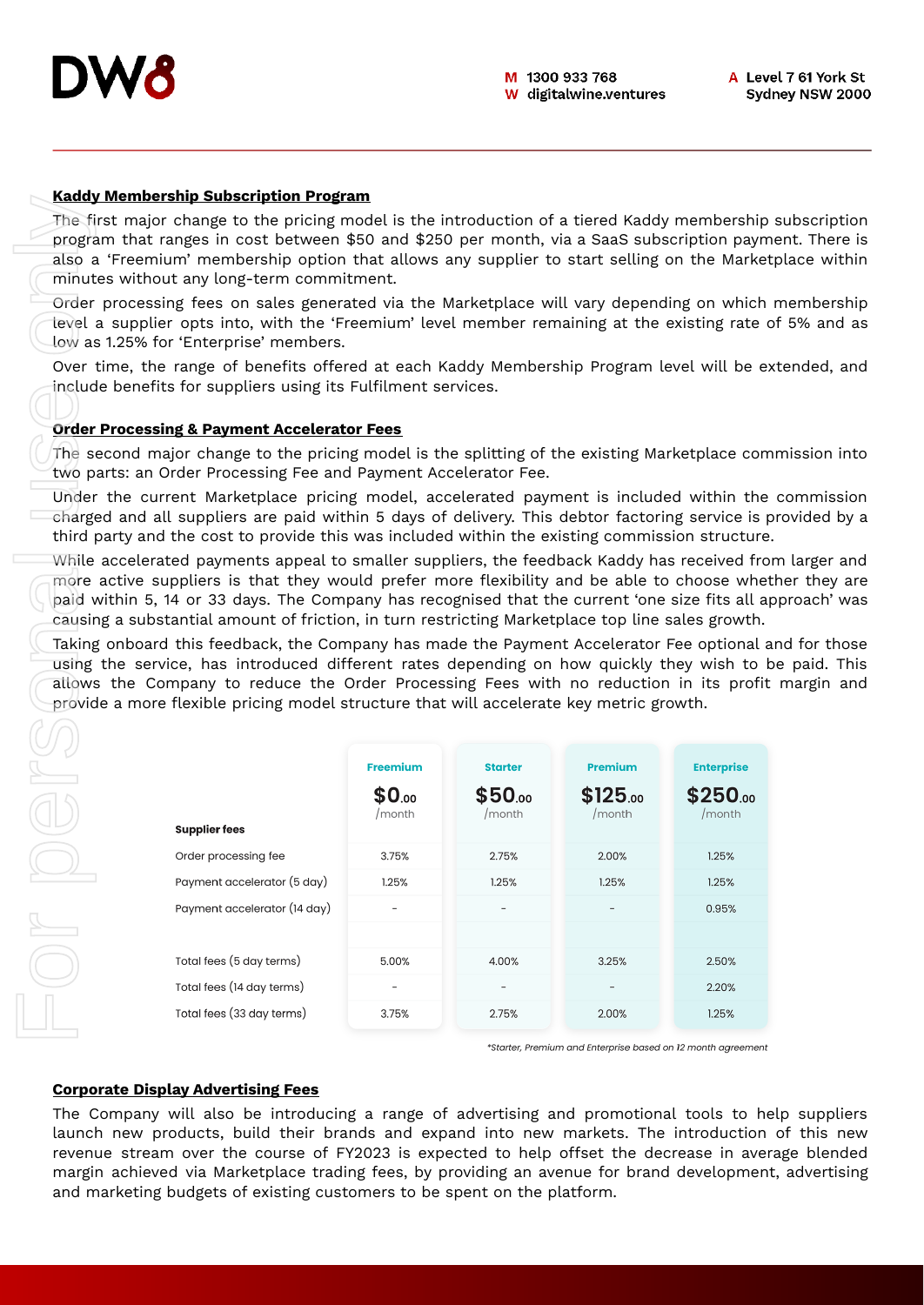# **New Rate Card**

The Company is pleased to announce that **Kaddy Fulfilment's** new rate card comes into effect from 1 July 2022. It is expected to lift total revenues generated in the Fulfilment division by circa 10% from Q1 FY2023 onwards. This is in addition to the Fuel Levy (currently 8%) that was introduced in April 2022, to offset the significant increase in transport costs that the Company has absorbed over the last two years.

While this year's price increase is higher than normal, it takes into account the fact that the Parton Wine Distribution (now part of Kaddy Fulfilment) only increased their rates once in the last two years as an effort to support its customers through the long periods of lockdown due to Covid-19.

#### **According to Kaddy's Head of Commercial, Rich Coombes:**

*"The larger suppliers and distributors in the industry operate on very slim margins. Despite all of the efficiencies and benefits that our integrated Kaddy Marketplace and Fulfilment platform brings, the feedback we have been getting is that a Marketplace commission rate of 5% is simply not commercially viable for the big end of town who want to process large volumes of orders through our platform.*

*To offset this, some suppliers have been increasing their product prices listed on Kaddy Marketplace to cover the commission which impacts our competitiveness and in turn has hampered our GMV growth over the last 3-6 months. Unlike smaller operators, the large producers and distributors have strong balance* sheets and aren't as reliant on accelerated payments so they can afford to wait  $\sim$ 30 days to get paid.

We expect the new pricing model will help us onboard the largest suppliers in the industry and expand the *product range currently available, adding the highly commercial products that many of our buyers are looking for. Typically these mainstream products are available via more than one wholesaler, so the reduced Order Processing Fees and competitive tension to retain market share should help us offer buyers very competitive pricing, driving our marketplace GMV growth.*

*Ultimately the new pricing model strategy will increase the number of suppliers and products, in turn, helping attract more buyers, drive higher transaction volumes and increase our average basket size, which is currently circa \$600-650 per order.*

At the same time, we are aware of the inflationary impacts our suppliers are facing in terms of input costs, *their global supply chains and interest rates rise. Our new tiered membership model will offer greater choice and flexibility to our customers and thereby offer some respite."*

# **Expected Benefits**

The Kaddy Membership Program, and new pricing model has been undergoing testing for several months. Feedback from existing suppliers so far has been extremely encouraging, allowing the program to be officially launched immediately.

The introduction of the program, which offers benefits and savings across the whole platform is expected to help increase the overlap of suppliers using both Marketplace and Fulfilment services.

This cross pollination of services will be enhanced by the soon to be completed migration of the Parton Wine Distribution (now part of Kaddy Fulfilment) existing supplier base onto the Kaddy CONNECT platform, allowing Kaddy Marketplace orders to be automatically picked, packed and fulfilled.

The reduction in the headline Order Processing Fee to just 1.25% is anticipated to tip many of these larger producers, distributors and wholesalers currently sitting in Kaddy's potential supplier pipeline over the line. We also expect the reduced Order Processing Fee will help generate a deeper level of engagement with existing suppliers and encourage their customers and own sales representatives to put more orders through Kaddy Marketplace to take advantage of the inherent benefits such as reduced administration, guaranteed payments and easy reordering. interest and one of the complete property increase that **Krahet** Fully developed the supplier relation for the company the personal use of the first of the company has a incredict relation of the First Lay (correct) on the

Finally, the introduction of a range of advertising and promotional tools will provide a channel for the 1,200 brands the company currently works with to launch new products, build their brands and expand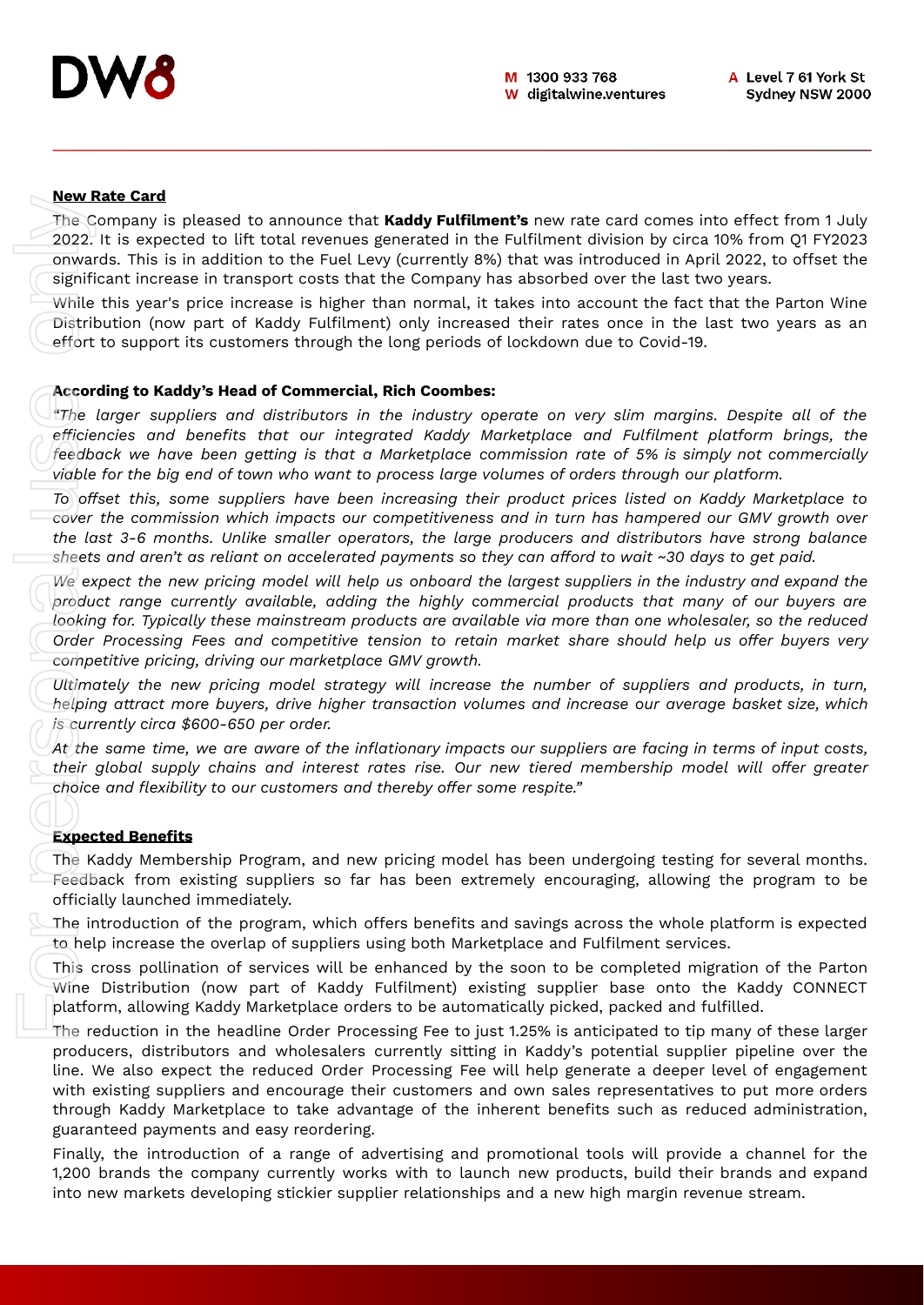# **Project One Savings**

The Company is pleased to advise that a further \$1m p.a. or \$250k per quarter of operational cost-savings and synergies has been released via Project One. This in addition to the \$3m p.a. of savings and synergies previously announced (see ASX [announcement](https://cdn-api.markitdigital.com/apiman-gateway/ASX/asx-research/1.0/file/2924-02497540-6A1081109?access_token=83ff96335c2d45a094df02a206a39ff4) 10 March 2022).

Total cost-savings and synergies to be achieved from Project One now amount to **\$4m p.a**., significantly reducing the Product Manufacturing and Operating Costs and Staff Costs of the Company from the levels reported in Q2 and Q3 FY2022. We expect further cost savings, synergies and efficiencies achieved across the Fulfilment division to be confirmed in the next quarterly activities report.

While most of the cost-saving initiatives will have been implemented by the end of June, the full effect of the savings will become visible in the Q1 FY2023 (September quarter) 4C report.

Importantly, Project One also releases new revenue generation opportunities and deeper levels of supplier engagement while preparing Australia's leading B2B beverage marketplace for the next phase of growth.

# **Trading Environment & Outlook**

As flagged in our March Q3 FY2022 quarterly report, Kaddy Fulfilment division faced a number of operating challenges which have now been largely rectified. These include staffing shortages due to Covid in the area of delivery drivers and warehouse pickers, and was compounded as a result of new customer account wins, hampering our ability to meet the increase in demand.

As we move into FY2023 we expect Kaddy Fulfilment division (ex corporate overheads) to move from loss making and become profitable. This marks a significant turnaround in the division's business performance following on from the successful acquisition of Parton Wine Distribution, completion of Project One (post merger integration to release savings and synergies), implementation of the fuel levy and the release of a new rate card.

Moving forward our plan is to allow the Kaddy Fulfilment division to grow organically, reinvesting the majority of profits that the division generates into scaling the Kaddy Marketplace division. A core part of this will involve the roll out of strategies designed to increase the overlap of existing Kaddy Fulfilment customers using Kaddy Marketplace, which currently is small and presents DW8 with a large opportunity to vertically integrate suppliers.

While the Kaddy Marketplace division is still in the early stage investment phase, we expect initiatives such as the new pricing model and introduction of new revenue streams will accelerate its market penetration and reduce the time required for this division to reach breakeven. We are also very focused on delivering the substantial savings and synergies currently underway and to show these benefits from Q1 FY2023. **Figure Cine**<br>The Compa<br>and synergic previously a<br>Total cost-inducing the reported in<br>the Fulfilme While most<br>the savings<br>engagement<br>**Trading Env**<br>As flagged<br>challenges<br>area of de<br>account wire making and following on<br>merge

#### **END**

This ASX announcement was approved and authorised for release by the Board of Directors.

ABN 59 086 435 136

**Dean Taylor For more information about DW8** Chief Executive Officer Metal Chief Website: [www.dw8.com.au](http://www.dw8.com.au/) P: (02) 8363 3351 Blog: [www.digitalwine.ventures/insights](http://www.digitalwine.ventures/insights) E: [dean@dw8.com.au](mailto:dean@dw8.com.au) Media: <https://winedepot.com/media-coverage/>